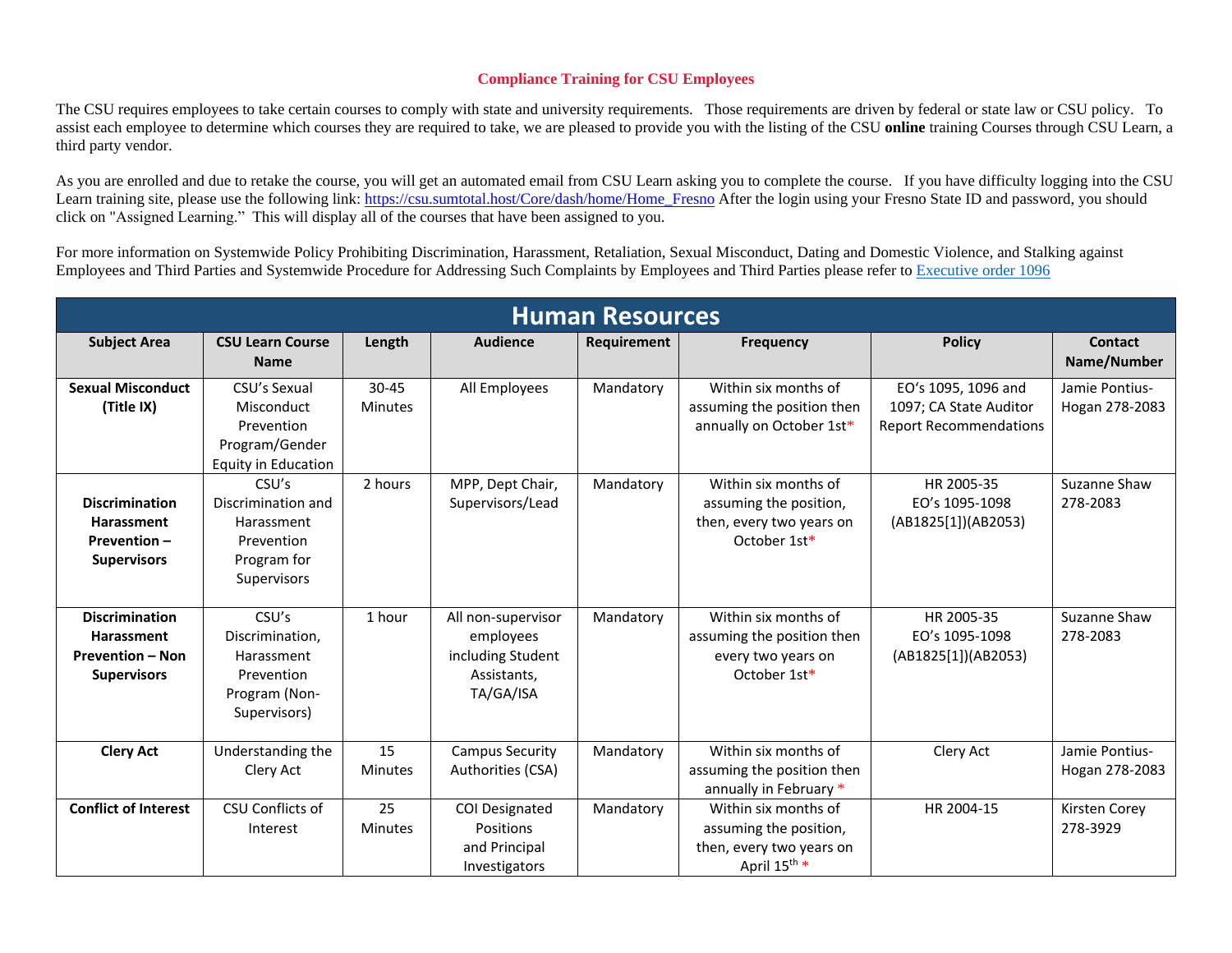| <b>Mandated Reporter</b><br>- Child Abuse                                | EDU: Mandated<br>Reporter                                         |                      | All employees                                                                                                                             | Optional                                                  | N/A                                                                  | EO 1083                                                                            | Kirsten Corey<br>278-3929     |  |  |  |  |  |  |
|--------------------------------------------------------------------------|-------------------------------------------------------------------|----------------------|-------------------------------------------------------------------------------------------------------------------------------------------|-----------------------------------------------------------|----------------------------------------------------------------------|------------------------------------------------------------------------------------|-------------------------------|--|--|--|--|--|--|
| <b>Information Security and Awareness</b>                                |                                                                   |                      |                                                                                                                                           |                                                           |                                                                      |                                                                                    |                               |  |  |  |  |  |  |
| <b>Subject Area</b>                                                      | <b>Course Name</b>                                                | Length               | <b>Audience</b>                                                                                                                           | Requirement                                               | <b>Frequency</b>                                                     | <b>Policy</b>                                                                      | <b>Contact</b><br>Name/Number |  |  |  |  |  |  |
| Information/Data<br><b>Security and FERPA</b>                            | Data Security &<br><b>FERPA</b>                                   | 1 hour               | All employees<br>Level 1 Employees                                                                                                        | Mandatory                                                 | Within 30 days of hire and<br>then annually on March<br>$15th*$      | <b>ICSUAM 8035.0</b>                                                               | Rafael Villegas<br>278-3923   |  |  |  |  |  |  |
|                                                                          |                                                                   |                      | Non Level 1<br>Employees                                                                                                                  |                                                           | Within 30 days of hire and<br>then every two years on<br>March 15th* |                                                                                    |                               |  |  |  |  |  |  |
| <b>HIPAA</b>                                                             | <b>HIPAA Basics</b>                                               | 25<br><b>Minutes</b> | If under direct<br>control of the<br>HIPAA-covered<br>clinician: all paid<br>employees PLUS<br>trainees,<br>supervisees and<br>volunteers | Mandatory                                                 | Prior to access<br>and updated annually*                             | <b>ICSUAM 8035.0</b><br>45 CFR 184 530 (b) (1))                                    | Rafael Villegas<br>278-3923   |  |  |  |  |  |  |
| <b>Red Flag</b>                                                          | <b>Red Flag</b>                                                   | 45<br><b>Minutes</b> | Anyone with access<br>to a "covered<br>account" as defined<br>by "FACT"                                                                   | Mandatory                                                 | Upon having access to<br>covered accounts and<br>updated annually*   | <b>ICSUAM 8035.0</b><br><b>Fair and Accurate Credit</b><br>Transactions Act - 2003 | Rafael Villegas<br>278-3923   |  |  |  |  |  |  |
| <b>Payment Card</b><br><b>Industry Data</b><br><b>Security Standards</b> | Payment Card<br><b>Industry Data</b><br><b>Security Standards</b> | 30<br>Minutes        |                                                                                                                                           |                                                           |                                                                      |                                                                                    | Rafael Villegas<br>278-3923   |  |  |  |  |  |  |
| <b>Environmental Health and Safety</b>                                   |                                                                   |                      |                                                                                                                                           |                                                           |                                                                      |                                                                                    |                               |  |  |  |  |  |  |
| <b>Subject Area</b>                                                      | <b>Course Name</b>                                                | Length               | <b>Audience</b>                                                                                                                           | <b>Requirement</b>                                        | <b>Frequency</b>                                                     | <b>Policy</b>                                                                      | <b>Contact</b><br>Name/Number |  |  |  |  |  |  |
| <b>Defensive Driving</b>                                                 | Driving Safely,<br><b>Driving Smarter</b>                         | 54<br>Minutes        | All Operators<br>driving vehicles on<br>university business                                                                               | Mandatory                                                 | Every 4 years if driving<br>more than one day per<br>month           | Use of University &<br>private Vehicle Guidelines<br>(July 2012)                   | John Hung<br>278-7422         |  |  |  |  |  |  |
| <b>Injury and Illness</b><br>Prevention                                  | CSU - Injury and<br><b>Illness Prevention</b><br>Program          | 45<br>Minutes        | All Employees                                                                                                                             | Mandatory;<br>All<br>Employees<br>Supervisor<br>Tailgates | Upon hire                                                            | Title 8, CA Code of<br>Regs, §3203                                                 | Lisa Kao<br>278-7422          |  |  |  |  |  |  |